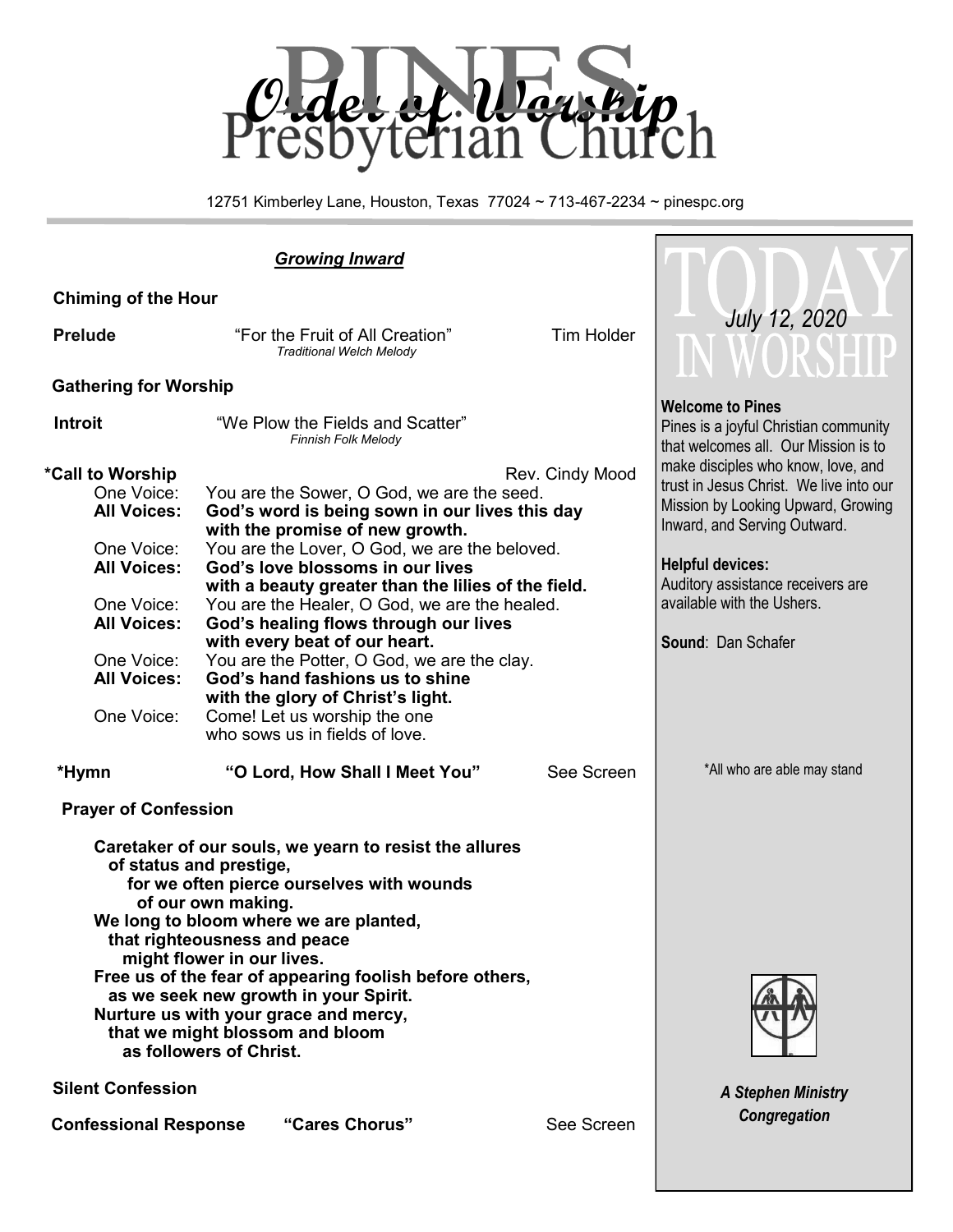| <b>Assurance of Grace</b>                                                                                                                                                                                          |                                                                                                            |                       |  |  |  |  |  |  |
|--------------------------------------------------------------------------------------------------------------------------------------------------------------------------------------------------------------------|------------------------------------------------------------------------------------------------------------|-----------------------|--|--|--|--|--|--|
|                                                                                                                                                                                                                    | One Voice: Those who abide in the Spirit are set free.<br>Those who reside in Christ find no condemnation. |                       |  |  |  |  |  |  |
|                                                                                                                                                                                                                    | All Voices: We rejoice that we have been planted in the fertile<br>ground of God's love and mercy.         |                       |  |  |  |  |  |  |
| <b>Looking Upward</b>                                                                                                                                                                                              |                                                                                                            |                       |  |  |  |  |  |  |
| <b>Children's Message</b>                                                                                                                                                                                          |                                                                                                            |                       |  |  |  |  |  |  |
| Jesus Loves Me! This I know, For the Bible tells me so;<br>Little ones to Him belong; They are weak, but he is strong.<br>Yes, Jesus loves me! Yes, Jesus loves me!<br>Yes, Jesus loves me! The Bible tells me so. |                                                                                                            |                       |  |  |  |  |  |  |
| <b>First Reading</b>                                                                                                                                                                                               |                                                                                                            | Genesis 25:19-34      |  |  |  |  |  |  |
| <b>Anthem</b>                                                                                                                                                                                                      | "Let Them Know"<br>Lanny Wolfe                                                                             |                       |  |  |  |  |  |  |
| <b>Second Reading</b>                                                                                                                                                                                              |                                                                                                            | Matthew 13:1-9, 18-23 |  |  |  |  |  |  |
| <b>Sermon</b>                                                                                                                                                                                                      | "The Journey"                                                                                              | Rev. Andy Gans        |  |  |  |  |  |  |
| *Hymn                                                                                                                                                                                                              | "Thy Word is a Lamp Unto My Feet"                                                                          | See Screen            |  |  |  |  |  |  |
| <b>Serving Outward</b>                                                                                                                                                                                             |                                                                                                            |                       |  |  |  |  |  |  |
|                                                                                                                                                                                                                    | *Saying What We Believe (United Church of Canada)                                                          |                       |  |  |  |  |  |  |
|                                                                                                                                                                                                                    | We are not alone, we live in God's world.                                                                  |                       |  |  |  |  |  |  |
|                                                                                                                                                                                                                    | We believe in God:                                                                                         |                       |  |  |  |  |  |  |
|                                                                                                                                                                                                                    | who has created and is creating,<br>who has come in Jesus, the Word made flesh,                            |                       |  |  |  |  |  |  |
|                                                                                                                                                                                                                    | to reconcile and make new,                                                                                 |                       |  |  |  |  |  |  |
|                                                                                                                                                                                                                    | who works in us and others by the Spirit.                                                                  |                       |  |  |  |  |  |  |
| We trust in God.<br>We are called to be the church:                                                                                                                                                                |                                                                                                            |                       |  |  |  |  |  |  |
| to celebrate God's presence,                                                                                                                                                                                       |                                                                                                            |                       |  |  |  |  |  |  |
| to love and serve others,<br>to seek justice and resist evil,                                                                                                                                                      |                                                                                                            |                       |  |  |  |  |  |  |
| to proclaim Jesus, crucified and risen,                                                                                                                                                                            |                                                                                                            |                       |  |  |  |  |  |  |
| our judge and our hope.                                                                                                                                                                                            |                                                                                                            |                       |  |  |  |  |  |  |
| In life, in death, in life beyond death,<br>God is with us.                                                                                                                                                        |                                                                                                            |                       |  |  |  |  |  |  |
| We are not alone.                                                                                                                                                                                                  |                                                                                                            |                       |  |  |  |  |  |  |
| <b>Thanks be to God. Amen</b>                                                                                                                                                                                      |                                                                                                            |                       |  |  |  |  |  |  |
| *Gloria Patri<br>#579                                                                                                                                                                                              |                                                                                                            |                       |  |  |  |  |  |  |
| Glory be to the Father, and to the Son, and to the Holy Ghost;<br>As it was in the beginning is now and over shall be world without and                                                                            |                                                                                                            |                       |  |  |  |  |  |  |

**As it was in the beginning, is now and ever shall be, world without end. Amen. Amen.** 

 **Prayers of the People and the Lord's Prayer**

#### **The Lord's Prayer**

Our Father, who art in heaven, hallowed be thy name. Thy kingdom come, thy will be done, on earth as it is in heaven. Give us this day our daily bread; and forgive us our debts, as we forgive our debtors; and lead us not into temptation, but deliver us from evil. For thine is the kingdom and the power and the glory, forever. Amen.

 $\overline{\phantom{a}}$  ,  $\overline{\phantom{a}}$  ,  $\overline{\phantom{a}}$  ,  $\overline{\phantom{a}}$  ,  $\overline{\phantom{a}}$  ,  $\overline{\phantom{a}}$  ,  $\overline{\phantom{a}}$  ,  $\overline{\phantom{a}}$  ,  $\overline{\phantom{a}}$  ,  $\overline{\phantom{a}}$  ,  $\overline{\phantom{a}}$  ,  $\overline{\phantom{a}}$  ,  $\overline{\phantom{a}}$  ,  $\overline{\phantom{a}}$  ,  $\overline{\phantom{a}}$  ,  $\overline{\phantom{a}}$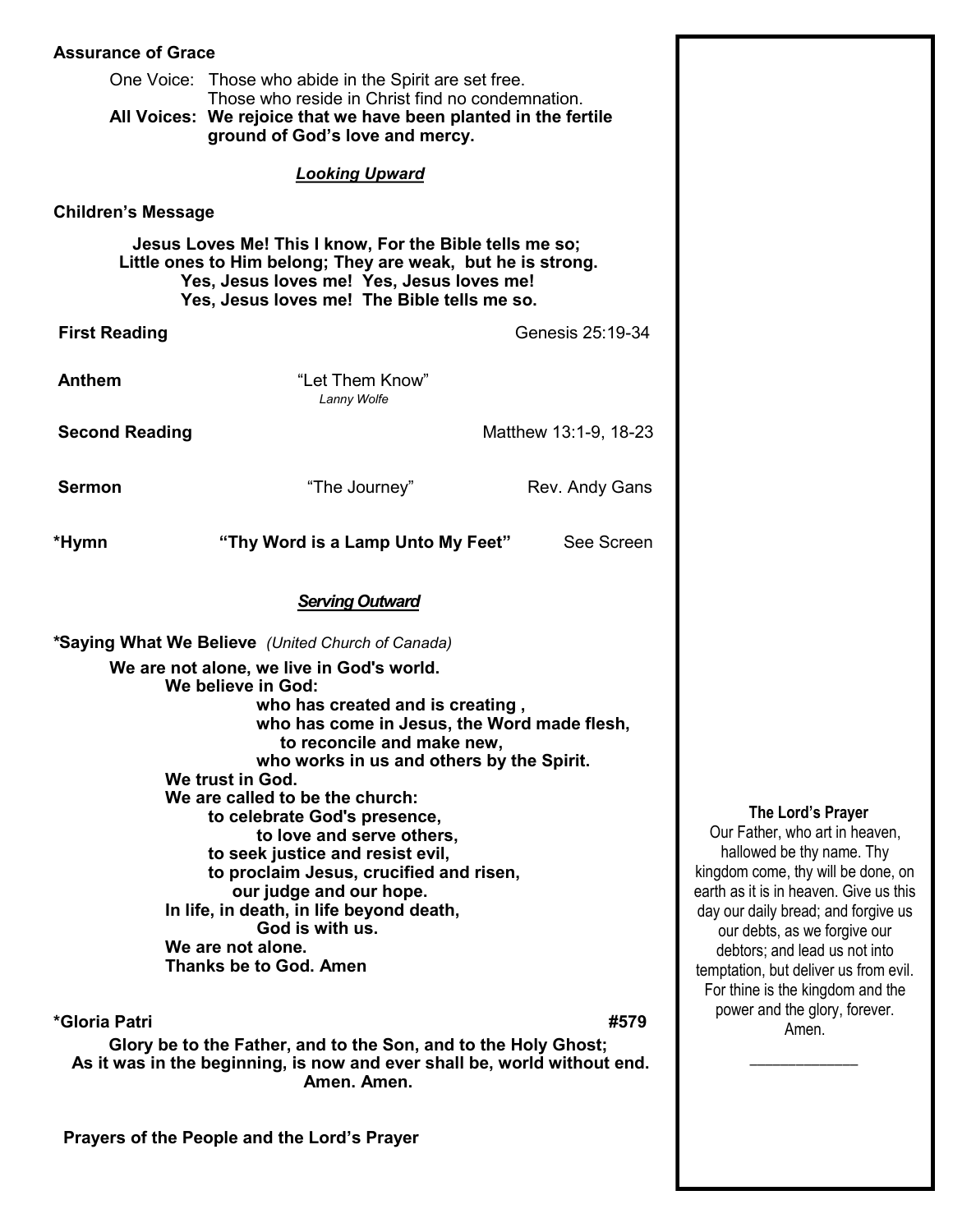| *Hymn                                                                             |      |                     | "Lift Up Your Heads, Ye Mighty Gates"                                               | See Screen | <b>SERMON NOTES</b> |
|-----------------------------------------------------------------------------------|------|---------------------|-------------------------------------------------------------------------------------|------------|---------------------|
| *Charge and Benediction                                                           |      |                     |                                                                                     |            |                     |
| *Benediction Response                                                             |      |                     | "Go Ye Believers Into the World"                                                    | See Screen |                     |
| *Sending Out The Light of Christ                                                  |      |                     |                                                                                     |            |                     |
| *Postlude                                                                         |      |                     | "Let All Things Now Living"<br>Welch Folk Melody                                    |            |                     |
| Words printed by permission CCLI 998238<br>by Abingdon Press. Used by permission. |      |                     | Portions of our liturgy are from The Abingdon Worship Annual 2020. Copyright © 2019 |            |                     |
|                                                                                   |      |                     | Calendar for the Week of July 12, 2020                                              |            |                     |
| Today                                                                             |      | p.m. 5:00           |                                                                                     |            |                     |
| Monday                                                                            |      | a.m. 10:00          |                                                                                     |            |                     |
| Tuesday                                                                           | a.m. | 7:00                |                                                                                     |            |                     |
| Wednesday                                                                         |      | a.m. 11:00<br>11:00 | Rev. Cindy Mood - Family FellowshipLive on Facebook                                 |            |                     |

Thursday p.m. 5:00 Vespers Service…………………………………..(Meet by Zoom)

Friday a.m./p.m. ………………………………………………………………………....

Saturday a.m./p.m. .………………………………………………………………………...

Sunday a.m. 9:15 Adult Sunday School ……………………………..(Meet by Zoom)

 10:15 Virtual Narthex…………………………………….(Meet by Zoom) 10:45 Worship Service………...Live Streaming on Web and Facebook

p.m. 5:00 Wine and the Word…………………………….….(Meet by Zoom)

**Pines is now on twitter! Get the latest announcements and reminders right before events happen. Find us here: https://twitter.com/HoustonPines.** 

 **Find us on Facebook www.facebook.comPinesPresbyterian Church-1425251917704955/**

 **The newsletter is available in the Narthex for those unable to access it online.**